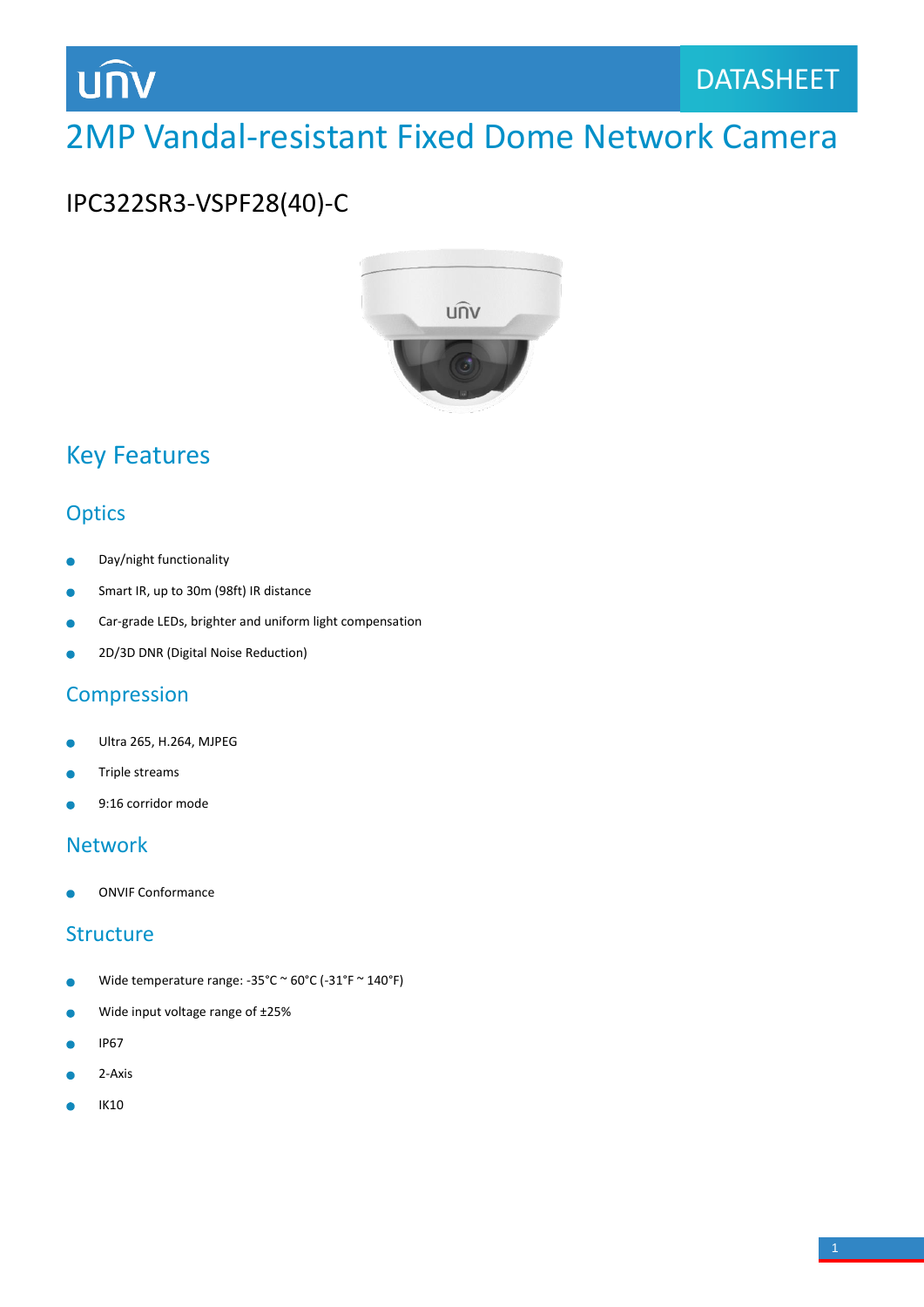# UN

## Specifications

|                         | IPC322SR3-VSPF28-C                                                                                                                |            |             | IPC322SR3-VSPF40-C |                |              |  |
|-------------------------|-----------------------------------------------------------------------------------------------------------------------------------|------------|-------------|--------------------|----------------|--------------|--|
| Camera                  |                                                                                                                                   |            |             |                    |                |              |  |
| Sensor                  | 1/2.9", 2.0 megapixel, progressive scan, CMOS                                                                                     |            |             |                    |                |              |  |
| Lens                    | 2.8mm@F2.0                                                                                                                        |            |             | 4.0mm@F2.0         |                |              |  |
| <b>DORI Distance</b>    | Lens (mm)                                                                                                                         | Detect (m) | Observe (m) |                    | Recognize (m)  | Identify (m) |  |
|                         | 2.8                                                                                                                               | 45         | 18          |                    | 9              | 4.5          |  |
|                         | 4.0                                                                                                                               | 64.3       | 25.7        |                    | 12.9           | 6.4          |  |
| Angle of View (H)       | 109.9°                                                                                                                            |            |             | $80.8^\circ$       |                |              |  |
| Angle of View (V)       | $56.7^\circ$                                                                                                                      |            |             | $41.4^\circ$       |                |              |  |
| Angle of View (O)       | $142.9^\circ$                                                                                                                     |            |             | $99.4^\circ$       |                |              |  |
| Adjustment angle        | Pan: 0° ~ 360°                                                                                                                    |            |             |                    | Tilt: 0° ~ 75° |              |  |
| Shutter                 | Auto/Manual, 1 ~ 1/100000s                                                                                                        |            |             |                    |                |              |  |
| Minimum Illumination    | Colour: 0.005Lux (F2.0, AGC ON)<br>OLux with IR                                                                                   |            |             |                    |                |              |  |
| Day/Night               | IR-cut filter with auto switch (ICR)                                                                                              |            |             |                    |                |              |  |
| Digital noise reduction | 2D/3D DNR                                                                                                                         |            |             |                    |                |              |  |
| S/N                     | >52dB                                                                                                                             |            |             |                    |                |              |  |
| IR Range                | Up to 30m (98ft) IR range                                                                                                         |            |             |                    |                |              |  |
| Defog                   | Digital Defog                                                                                                                     |            |             |                    |                |              |  |
| <b>WDR</b>              | <b>DWDR</b>                                                                                                                       |            |             |                    |                |              |  |
| Video                   |                                                                                                                                   |            |             |                    |                |              |  |
| Video Compression       | Ultra 265, H.264, MJPEG                                                                                                           |            |             |                    |                |              |  |
| H.264 code profile      | Baseline profile, Main Profile, High Profile                                                                                      |            |             |                    |                |              |  |
| <b>Frame Rate</b>       | Main Stream: 2MP (1920*1080), Max 30fps;                                                                                          |            |             |                    |                |              |  |
|                         | Sub Stream: 2MP (1920*1080), Max 30fps;                                                                                           |            |             |                    |                |              |  |
|                         | Third Stream: D1 (720*576), Max 30fps                                                                                             |            |             |                    |                |              |  |
| <b>HLC</b>              | Supported                                                                                                                         |            |             |                    |                |              |  |
| <b>BLC</b>              | Supported                                                                                                                         |            |             |                    |                |              |  |
| 9:16 Corridor Mode      | Supported                                                                                                                         |            |             |                    |                |              |  |
| <b>OSD</b>              | Up to 8 OSDs                                                                                                                      |            |             |                    |                |              |  |
| Privacy Mask            | Up to 8 areas                                                                                                                     |            |             |                    |                |              |  |
| ROI                     | Up to 8 areas                                                                                                                     |            |             |                    |                |              |  |
| Motion Detection        | Up to 4 areas                                                                                                                     |            |             |                    |                |              |  |
| <b>Storage</b>          |                                                                                                                                   |            |             |                    |                |              |  |
| <b>Edge Storage</b>     | Micro SD, up to 256GB                                                                                                             |            |             |                    |                |              |  |
| Network Storage         | <b>ANR</b>                                                                                                                        |            |             |                    |                |              |  |
| <b>Network</b>          |                                                                                                                                   |            |             |                    |                |              |  |
| Protocols               | IPv4, IGMP, ICMP, ARP, TCP, UDP, DHCP, PPPoE, RTP, RTSP, RTCP, DNS, DDNS, NTP, FTP, UPnP, HTTP, HTTPS, SMTP, 802.1x,<br>SNMP, QoS |            |             |                    |                |              |  |
| Compatible Integration  | ONVIF (Profile S, Profile G, Profile T), API                                                                                      |            |             |                    |                |              |  |
| Interface               |                                                                                                                                   |            |             |                    |                |              |  |
| Network                 | 1 RJ45 10M/100M Base-TX Ethernet                                                                                                  |            |             |                    |                |              |  |